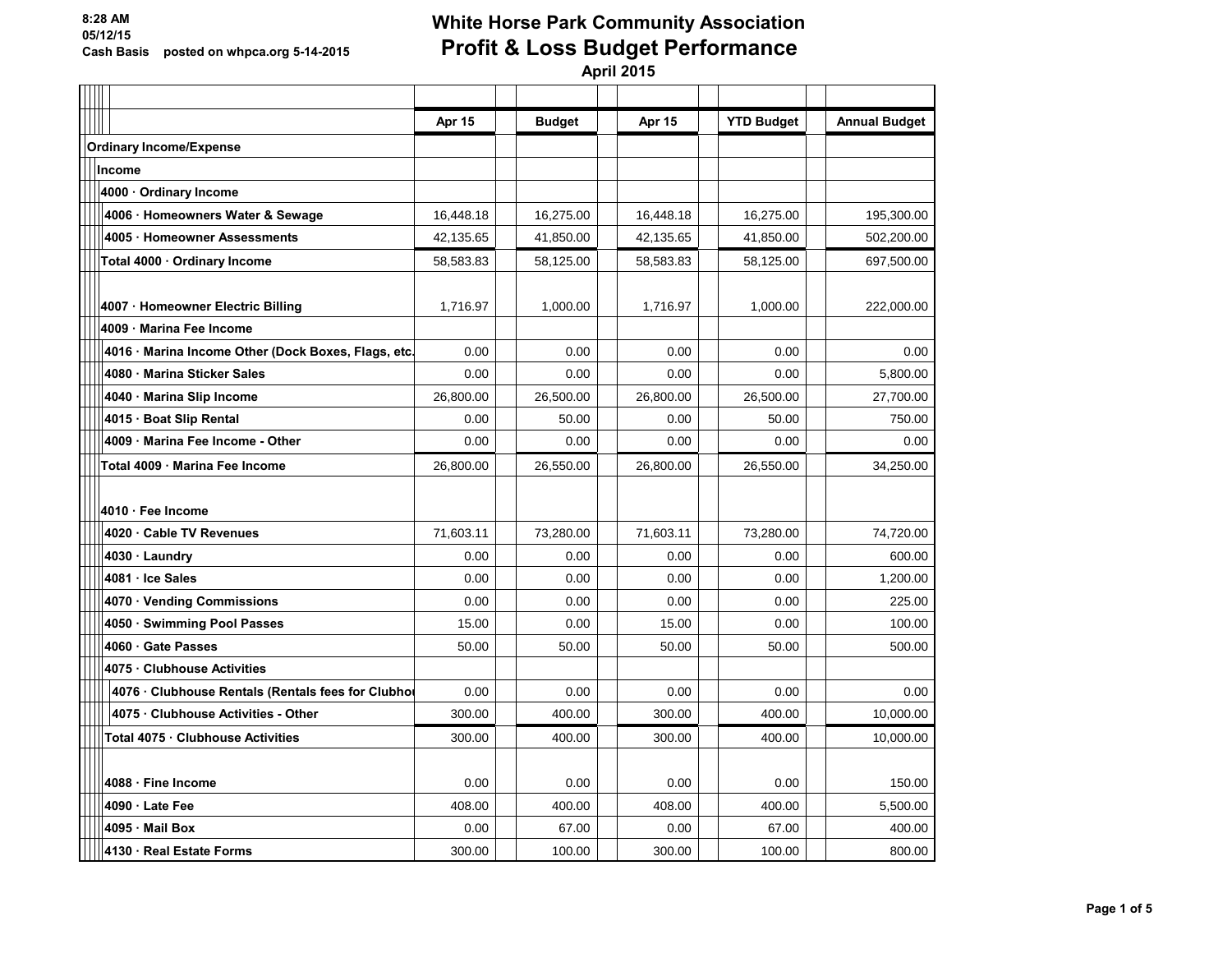# **White Horse Park Community Association Profit & Loss Budget Performance**

|                                  | Apr 15     | <b>Budget</b> | Apr 15     | <b>YTD Budget</b> | <b>Annual Budget</b> |
|----------------------------------|------------|---------------|------------|-------------------|----------------------|
| 4010 · Fee Income - Other        | 122.90     | 0.00          | 122.90     | 0.00              | 0.00                 |
| Total 4010 · Fee Income          | 72,799.01  | 74,297.00     | 72,799.01  | 74,297.00         | 94,195.00            |
|                                  |            |               |            |                   |                      |
| 4097 Interest Income             |            |               |            |                   |                      |
| 4098 · Interest Bank of OC       | 115.01     | 60.00         | 115.01     | 60.00             | 750.00               |
| 4099 Interest CDs                | 74.06      | 25.00         | 74.06      | 25.00             | 275.00               |
| 4097 · Interest Income - Other   | 6.17       | 20.00         | 6.17       | 20.00             | 150.00               |
| Total 4097 Interest Income       | 195.24     | 105.00        | 195.24     | 105.00            | 1,175.00             |
|                                  |            |               |            |                   |                      |
| 4065 Miscellaneous Receipts      | 150.00     | 30.00         | 150.00     | 30.00             | 400.00               |
| <b>Total Income</b>              | 160,245.05 | 160,107.00    | 160,245.05 | 160,107.00        | 1,049,520.00         |
|                                  |            |               |            |                   |                      |
| <b>Gross Profit</b>              | 160,245.05 | 160,107.00    | 160,245.05 | 160,107.00        | 1,049,520.00         |
|                                  |            |               |            |                   |                      |
| <b>Expense</b>                   |            |               |            |                   |                      |
| 6169 · Equipment Expense         |            |               |            |                   |                      |
| 6172 · Equipment Purchase        | 0.00       | 0.00          | 0.00       | 0.00              | 2,500.00             |
| 6330 · Equipment Repairs         | 211.83     | 156.28        | 211.83     | 156.28            | 2,000.00             |
| 6171 · Equipment Gas             | 100.88     | 44.66         | 100.88     | 44.66             | 400.00               |
| 6170 · Equipment Rental          | 111.36     | 150.00        | 111.36     | 150.00            | 1,300.00             |
| 6169 · Equipment Expense - Other | 0.00       | 0.00          | 0.00       | 0.00              | 0.00                 |
| Total 6169 · Equipment Expense   | 424.07     | 350.94        | 424.07     | 350.94            | 6,200.00             |
|                                  |            |               |            |                   |                      |
| 6000 Operations                  |            |               |            |                   |                      |
| 6320 Computer Repairs            | 0.00       | 49.99         | 0.00       | 49.99             | 500.00               |
| 6230 Licenses and Permits        | 419.00     | 0.00          | 419.00     | 0.00              | 350.00               |
| 6260 · Printing and Reproduction | 314.50     | 150.00        | 314.50     | 150.00            | 3,000.00             |
| 6160 · Dues and Subscriptions    | 475.94     | 0.00          | 475.94     | 0.00              | 200.00               |
| 6350 · Drug and Alcohol Testing  | 0.00       | 50.00         | 0.00       | 50.00             | 500.00               |
| 6250 · Postage and Delivery      | 153.51     | 400.00        | 153.51     | 400.00            | 2,500.00             |
| 6340 · Telephone                 | 157.67     | 324.72        | 157.67     | 324.72            | 3,900.00             |
| 6105 · Advertising               | 0.00       | 30.00         | 0.00       | 30.00             | 200.00               |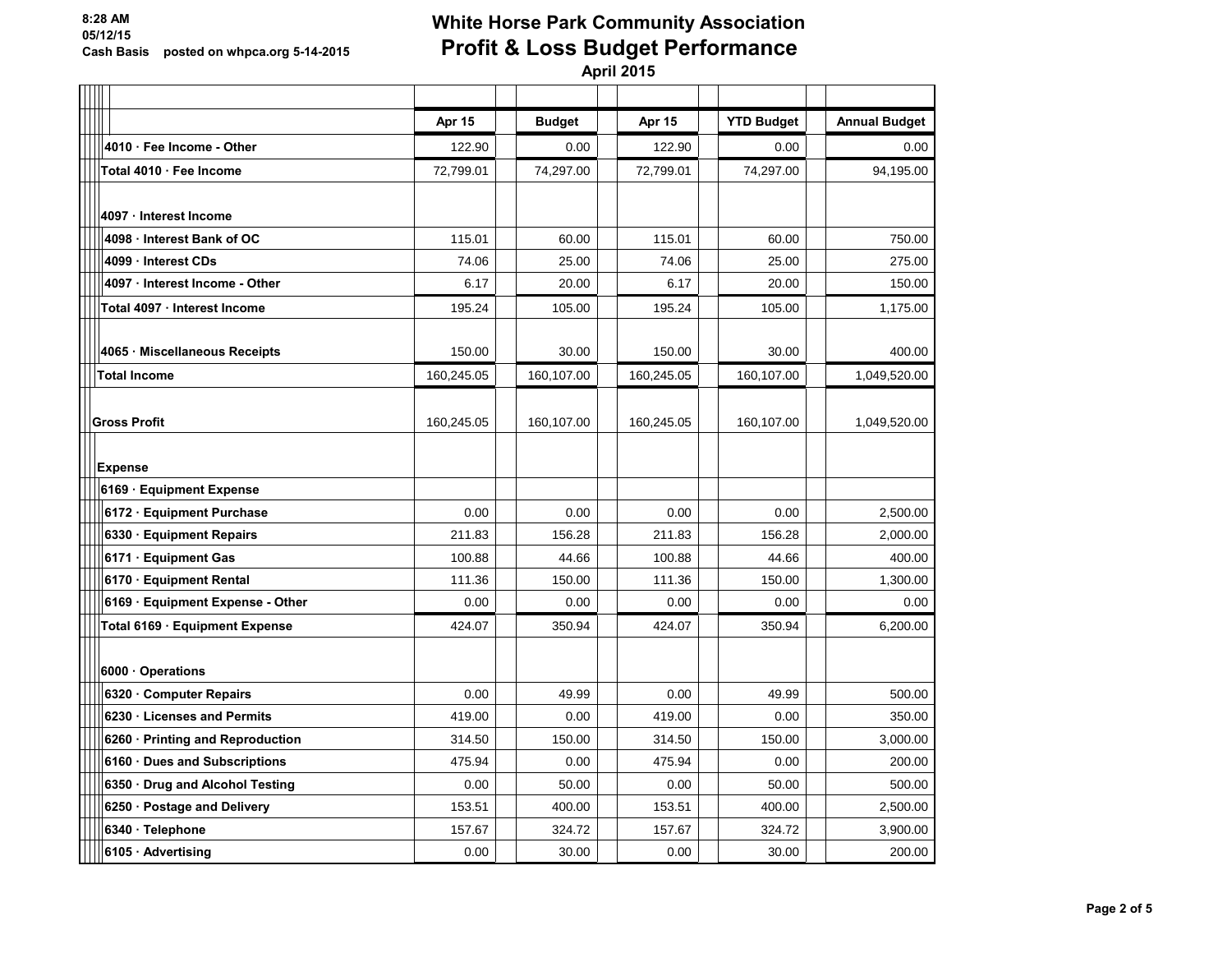# **White Horse Park Community Association Profit & Loss Budget Performance**

|                                  | Apr 15   | <b>Budget</b> | Apr 15   | <b>YTD Budget</b> | <b>Annual Budget</b> |
|----------------------------------|----------|---------------|----------|-------------------|----------------------|
| Total 6000 Operations            | 1,520.62 | 1,004.71      | 1,520.62 | 1,004.71          | 11,150.00            |
|                                  |          |               |          |                   |                      |
| 6109 · Automobile Expenses       |          |               |          |                   |                      |
| 6111 · Automobile Gas            | 303.25   | 400.00        | 303.25   | 400.00            | 4,000.00             |
| 6110 · Repairs & Maintenance     | 43.82    | 0.00          | 43.82    | 0.00              | 600.00               |
| Total 6109 · Automobile Expenses | 347.07   | 400.00        | 347.07   | 400.00            | 4,600.00             |
|                                  |          |               |          |                   |                      |
| 6115 · Bad Debt                  | 0.00     | 50.00         | 0.00     | 50.00             | 500.00               |
| 6120 · Bank Service Charges      | 0.00     | 10.00         | 0.00     | 10.00             | 150.00               |
| 6192 · Interest Expense          | 452.48   | 200.00        | 452.48   | 200.00            | 2,500.00             |
| 6240 Miscellaneous               | 341.13   | 125.00        | 341.13   | 125.00            | 1,500.00             |
| 6270 · Professional Fees         |          |               |          |                   |                      |
| 6280 · Legal Fees                | 400.00   | 0.00          | 400.00   | 0.00              | 2,000.00             |
| 6565 · Accounting                | 325.00   | 325.00        | 325.00   | 325.00            | 5,000.00             |
| 6270 · Professional Fees - Other | 0.00     | 0.00          | 0.00     | 0.00              | 0.00                 |
| Total 6270 · Professional Fees   | 725.00   | 325.00        | 725.00   | 325.00            | 7,000.00             |
|                                  |          |               |          |                   |                      |
| 6300 · Repairs                   |          |               |          |                   |                      |
| 6326 · Water and Sewer           | 0.00     | 1,000.00      | 0.00     | 1,000.00          | 11,000.00            |
| 6310 · Building Repairs          | 757.47   | 1,000.00      | 757.47   | 1,000.00          | 12,000.00            |
| 6315 · Grounds - Repairs         | 1,322.33 | 500.00        | 1,322.33 | 500.00            | 6,000.00             |
| 6317 · Electrical - Repairs      | 721.06   | 0.00          | 721.06   | 0.00              | 10,000.00            |
| 6325 · Pool repairs              | 0.00     | 0.00          | 0.00     | 0.00              | 8.600.00             |
| Total 6300 · Repairs             | 2,800.86 | 2,500.00      | 2,800.86 | 2,500.00          | 47,600.00            |
|                                  |          |               |          |                   |                      |
| 6359 Clubhouse                   |          |               |          |                   |                      |
| 6361 · Supplies                  | 27.19    | 0.00          | 27.19    | 0.00              | 2,000.00             |
| 6360 · Clubhouse Activities      | 483.61   | 0.00          | 483.61   | 0.00              | 8,000.00             |
| Total 6359 · Clubhouse           | 510.80   | 0.00          | 510.80   | 0.00              | 10,000.00            |
|                                  |          |               |          |                   |                      |
| 6329 Waterfront                  |          |               |          |                   |                      |
| 6332 · Marina Repairs            | 0.00     | 100.00        | 0.00     | 100.00            | 1,000.00             |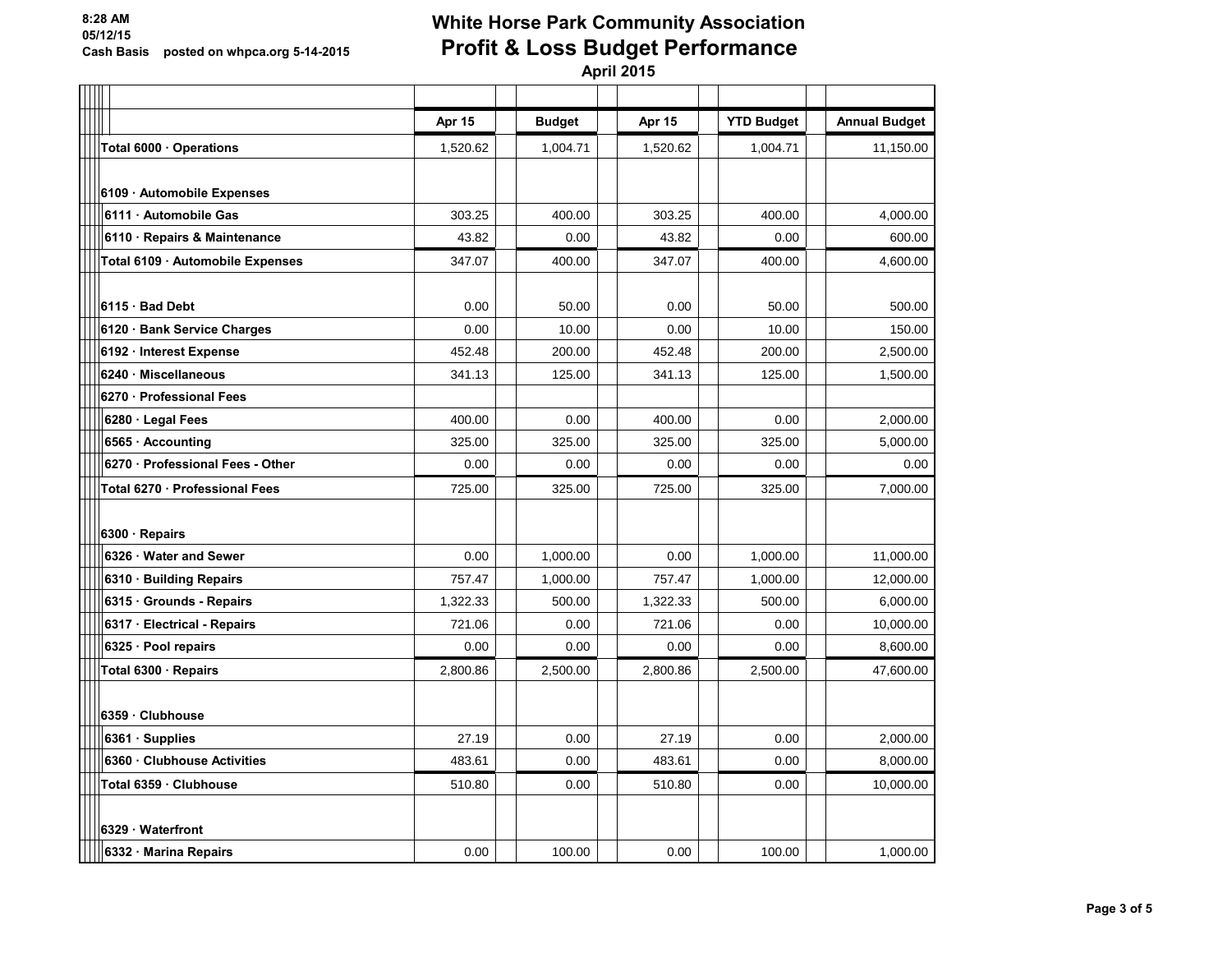# **White Horse Park Community Association Profit & Loss Budget Performance**

|                                        | Apr 15    | <b>Budget</b> | Apr 15    | <b>YTD Budget</b> | <b>Annual Budget</b> |
|----------------------------------------|-----------|---------------|-----------|-------------------|----------------------|
| 6333 · Marina expenses                 | 0.00      | 100.00        | 0.00      | 100.00            | 1,000.00             |
| 6331 Boat Yard                         | 0.00      | 511.00        | 0.00      | 511.00            | 3,000.00             |
| Total 6329 Waterfront                  | 0.00      | 711.00        | 0.00      | 711.00            | 5,000.00             |
|                                        |           |               |           |                   |                      |
| 6362 · Playground Expenses             | 0.00      | 500.00        | 0.00      | 500.00            | 3,000.00             |
| 6390 Utilities                         |           |               |           |                   |                      |
| 6400 · Electric                        | 13,120.00 | 22,444.22     | 13,120.00 | 22,444.22         | 222,000.00           |
| 6405 · Propane                         | 70.16     | 90.48         | 70.16     | 90.48             | 4,000.00             |
| 6410 · Water & Sewage                  | 48,825.00 | 48,825.00     | 48,825.00 | 48,825.00         | 195,300.00           |
| 6420 · Cable TV                        | 6,295.25  | 6,451.75      | 6,295.25  | 6,451.75          | 75,000.00            |
| Total 6390 · Utilities                 | 68,310.41 | 77,811.45     | 68,310.41 | 77,811.45         | 496,300.00           |
|                                        |           |               |           |                   |                      |
| 6429 Contracts                         |           |               |           |                   |                      |
| 6436 · Heating & Airconditioning Annua | 0.00      | 500.00        | 0.00      | 500.00            | 500.00               |
| 6431 · Alarm System                    | 0.00      | 125.00        | 0.00      | 125.00            | 1,500.00             |
| $6432 \cdot$ Ice                       | 0.00      | 67.20         | 0.00      | 67.20             | 800.00               |
| 6433 Lawn Service                      | 9.300.00  | 2.325.00      | 9.300.00  | 2.325.00          | 61,500.00            |
| 6434 · Pool Management                 | 5,670.00  | 5,495.00      | 5,670.00  | 5,495.00          | 23,600.00            |
| 6435 · Security Service                | 6,597.21  | 6,143.57      | 6,597.21  | 6,143.57          | 86,000.00            |
| 6430 · Trash Collection                | 172.90    | 1,680.93      | 172.90    | 1,680.93          | 24,000.00            |
| Total 6429 Contracts                   | 21,740.11 | 16,336.70     | 21,740.11 | 16,336.70         | 197,900.00           |
|                                        |           |               |           |                   |                      |
| 6560 · Payroll Expenses                |           |               |           |                   |                      |
| 6563 · Payroll Park Manger             | 1,897.50  | 1,500.00      | 1,897.50  | 1,500.00          | 18,000.00            |
| 6564 · Payroll Administrative          | 5,960.00  | 5,200.00      | 5,960.00  | 5,200.00          | 62,400.00            |
| 6561 · Payroll - Maintenance           | 4,590.50  | 3,833.34      | 4,590.50  | 3,833.34          | 46,000.00            |
| 6566 · Payroll - Seasonal              | 0.00      | 333.34        | 0.00      | 333.34            | 2,000.00             |
| 6567 · Payroll - Housekeeping          | 62.25     | 80.00         | 62.25     | 80.00             | 3,200.00             |
| 6568 · Payroll Expense Other           | 0.00      | 0.00          | 0.00      | 0.00              | 0.00                 |
| 6630 · Payroll Taxes                   | 957.03    | 814.22        | 957.03    | 814.22            | 11,000.00            |
| 6660 · Taxes - Unemployment            | 724.08    | 833.34        | 724.08    | 833.34            | 10,000.00            |
| 6560 · Payroll Expenses - Other        | 24.00     | 0.00          | 24.00     | 0.00              | 0.00                 |